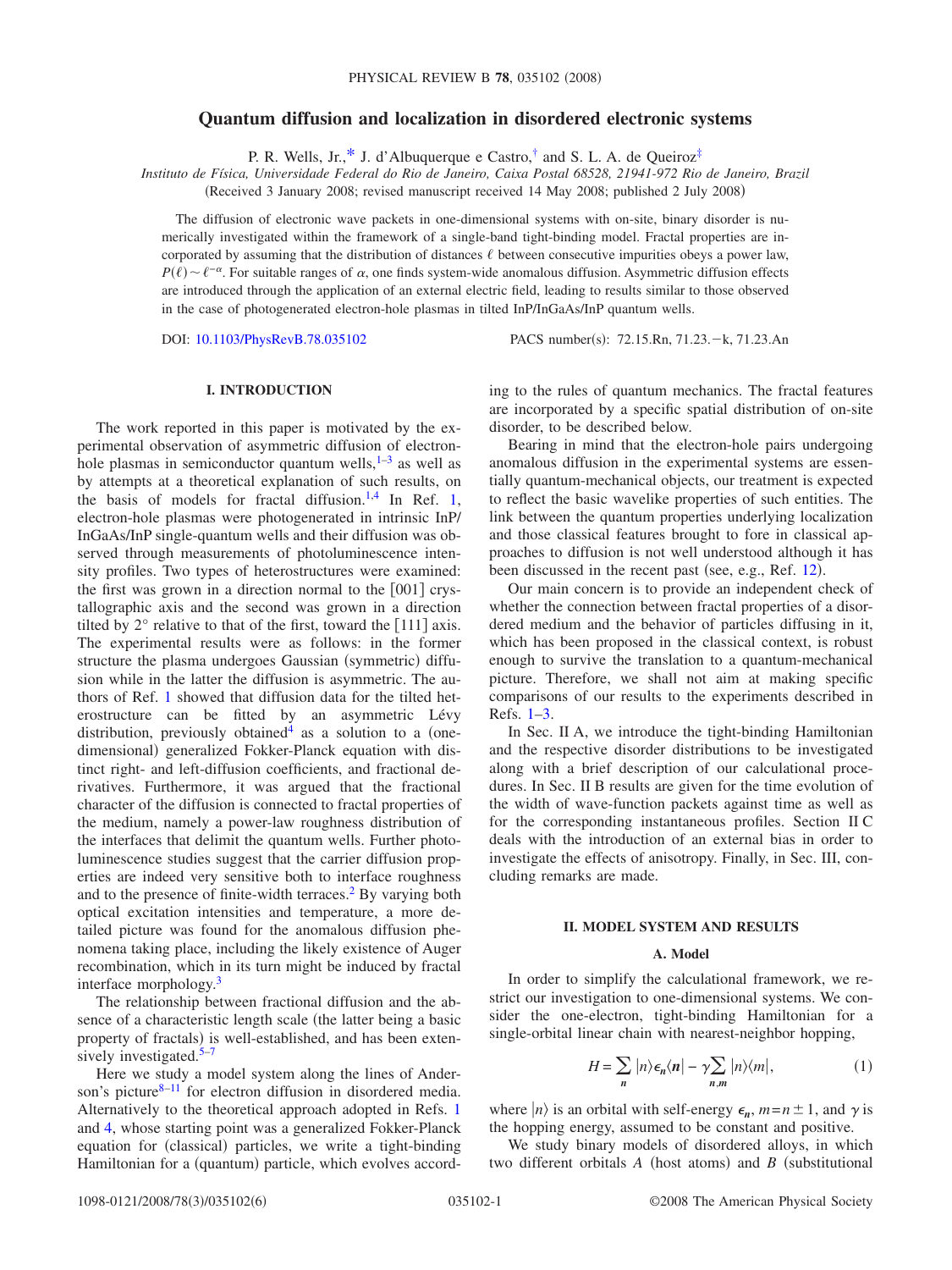impurities) coexist with respective self-energies  $\epsilon_A$  and  $\epsilon_B$ , and overall concentrations  $1-p_0$  and  $p_0$ . The relevant energy in the present context is  $\epsilon = \epsilon_B - \epsilon_A$ , which measures the impurity-host mismatch.

If the impurity locations are uncorrelated, (a case to be denoted as the *random binary model* or random for short) the distances  $\ell$  between any two consecutive impurities have an exponential distribution, i.e.,

$$
P(\ell) = \frac{p_0}{1 - p_0} (1 - p_0)^{\ell} \sim \exp(-\lambda \ell) \quad (\ell = 1, 2, \ldots), \tag{2}
$$

<span id="page-1-0"></span>where  $\lambda = \lambda(p_0) = -\ln(1-p_0)$  is the inverse decay length (in lattice-parameter units) that sets a scale for the typical *B* −*B* distance, i.e., a cutoff dictating the largest allowable distances. Note that the *average* impurity-impurity distance is  $p_0^{-1}$ , which approaches  $\lambda^{-1}$  only in the low-concentration limit  $p_0 \ll 1$  where continuum and discrete-lattice descriptions become equivalent. For the random model, hostimpurity  $(A - B)$  duality means that our investigation can be restricted to  $0 \le p_0 \le 1/2$ .

We introduce fractal features by assuming the distribution of  $\ell$  to decay with a power law:

$$
P(\ell) \sim \ell^{-\alpha},\tag{3}
$$

where  $\alpha$  is a characteristic exponent.

Distributions similar to Eq.  $(3)$  $(3)$  $(3)$  have been extensively studied in the literature of fractal-based point processes; $13-15$ in that context, they refer to the probabilities of occurrence of interevent (time) separations. In such cases, most of the interest focuses on the characteristics of the associated power spectrum, which turns out to exhibit  $1/f^{\alpha}$  noise properties. Here, by contrast, the fractal features of the real-space impurity distribution are of interest only inasmuch as they are the background against which we simulate the quantummechanical evolution of electronic wave packets.

The distribution given by Eq.  $(3)$  $(3)$  $(3)$  is normalizable only for  $\alpha$  > 1; its mean is finite only for  $\alpha$  > 2 and its variance is finite only for  $\alpha > 3$ . Nevertheless, as discussed at length in Sec. II B, it is a physically sensible choice to adopt a systemwide normalization, which enables one to consider  $1 < \alpha$  $\leq$ 2, for (large but finite) fractal systems. In this *fractal binary model*, or fractal for short,  $\ell$  lacks a typical scale. Here, all distances are allowed on account of the slowly decaying distribution tail. Thus we expect the resulting system to exhibit fractal properties, provided that it is large enough. The correlation between impurity positions, implied by Eq. ([3](#page-1-0)), destroys strict *A*−*B* duality.

Comparison between overall concentrations in the two cases proceeds by matching the respective average distances between impurities, which are  $p_0^{-1}$  for the former model [as remarked in connection with Eq. ([2](#page-1-0))] and  $\zeta(\alpha-1)/\zeta(\alpha)$  for the latter, where  $\zeta(\alpha) = \sum_{n=1}^{\infty} n^{-\alpha}$  is Riemann's zeta function. For example,  $p_0=0.4 \leftrightarrow \alpha \approx 2.34$ . Clearly, in the thermodynamic limit, any  $\alpha \leq 2$  corresponds to vanishing *B* concentrations in the fractal. However, as pointed out above, for large but finite systems, one can still get nontrivial results for  $\alpha \leq 2$  once suitable normalization considerations are taken into account [see Fig. [3](#page-2-0) below, for a full illustration of the  $p_0$ − $\alpha$  correspondence, both in the thermodynamic limit and for finite systems; see also Eq.  $(6)$  $(6)$  $(6)$ ].

We study the dynamics of wave packets<sup>16,[17](#page-5-15)</sup> in random and fractal linear chains. The time evolution of the amplitudes  $\psi_n(t) = \langle n | \psi(t) \rangle$  is determined by the Schrödinger equation:

$$
i\dot{\psi}_n = \varepsilon_n \psi_n - \psi_{n-1} - \psi_{n+1},\tag{4}
$$

<span id="page-1-1"></span>where  $\varepsilon_n = \frac{\epsilon_n}{\gamma}$  is a dimensionless parameter and time is given in units of  $\hbar/\gamma$ .

We start with Gaussian wave packets:

$$
\psi_n(0) = C \exp \left[ \frac{-(n-n_0)^2}{2\sigma_0^2} \right],
$$
\n(5)

<span id="page-1-2"></span>where  $n_0$  denotes the initial position of the centroid,  $\sigma_0$  the initial width, and *C* is a normalization constant.

Configurational averages are taken in all the calculations presented in this work.

#### **B. Variances and wave fronts**

We analyze and compare the properties of the two kinds of systems just defined.

We have numerically determined the time evolution of the (ensemble-) averaged wave packets in one-dimensional systems of sizes *L*=10 000 with free ends. The number of realizations incorporated in the ensemble averages is  $M = 1000$ or, in some cases, larger.

The calculational method is based on numerical integra-tion of Eq. ([4](#page-1-1)) with initial condition given by Eq. ([5](#page-1-2)) via a fifth-order Runge-Kutta code. We compared results for fixed realizations of disorder, obtained with time steps of 0.1 and 0.01, and checked that they are indistinguishable for all practical purposes. Thus, we set the former value in all calculations described here.

The integration is taken up to times not longer than enough for the packet to reach the chain's ends in order to avoid reflection effects. The actual hopping rate of an electron in a pure system modeled by Eq.  $(4)$  $(4)$  $(4)$  is one atom per time unit. Considering that diffusion on a disordered chain is hampered by impurities, in order to be safe we set the upper time limit as *L*/2 for a packet initially spread over a few sites around the center of an *L*-atom chain. We have used  $\sigma_0$ =5.0, that is, the initial packets are rather localized.

As usual, we study diffusional behavior through investigation of the time evolution of the ensemble-averaged second moment (variance) of the particle probability distribution,  $\langle (\Delta x)^2 \rangle$ . Power-law dependencies,  $\langle (\Delta x)^2 \rangle \sim t^{2\beta}$ , with  $\beta$ =0, 1/2, and 1 characterize localized, diffusive, and "ballistic" regimes, respectively (the latter to be interpreted here in the sense that, even though there is no center-of-mass motion in the absence of an external bias, the packet width varies linearly in time if each of its Fourier components travels unhindered).

Initially we consider the random model so as to provide a benchmark against which to compare results for the fractal case.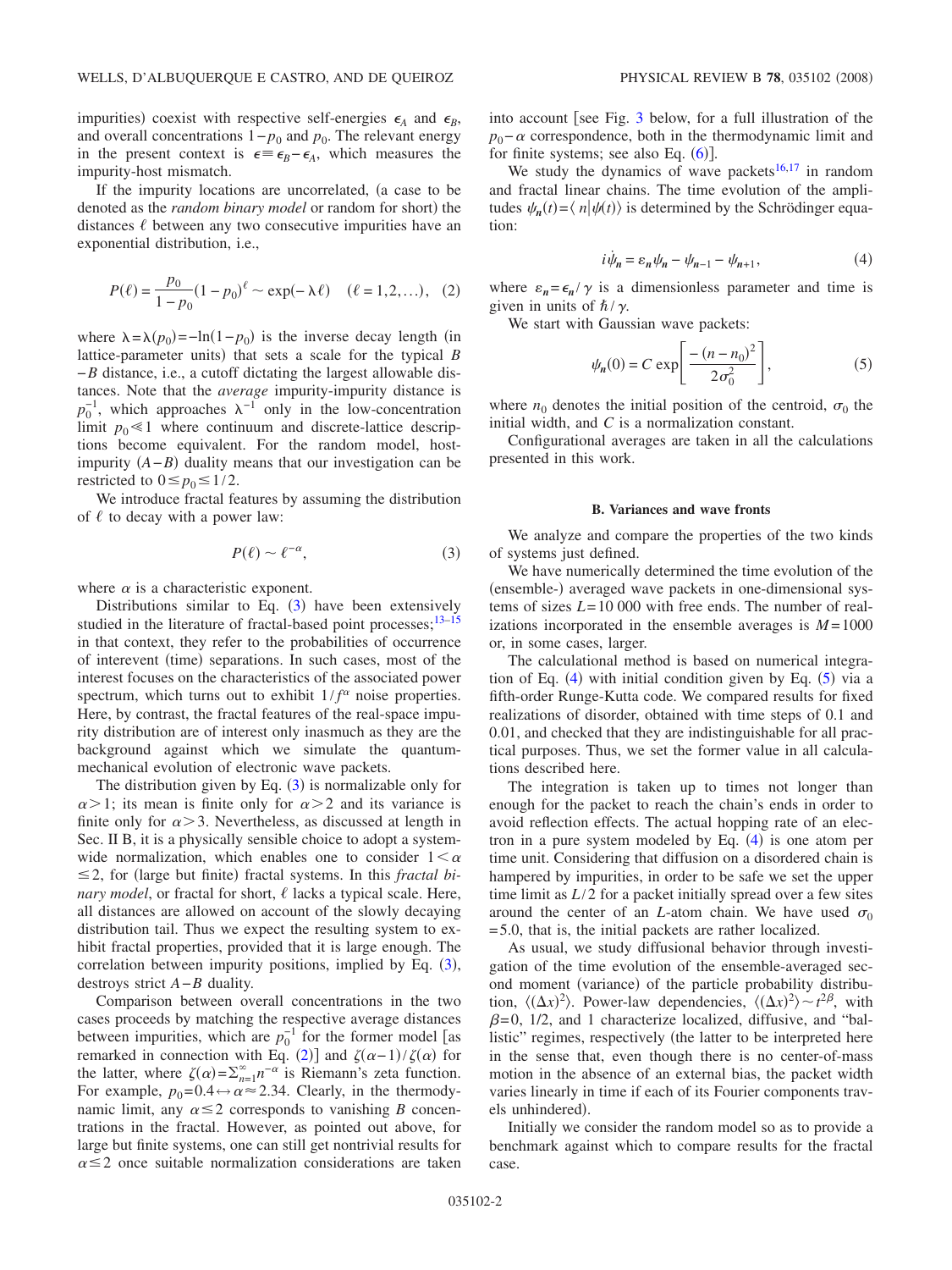<span id="page-2-2"></span>

FIG. 1. Plots of slopes (time derivatives)  $d\langle (\Delta x)^2 \rangle / dt$  of variances of particle probability distribution against time in the random system. In (a)  $\varepsilon = 1.0$  for several  $p_0$  while in (b),  $p_0 = 0.4$  for several  $\varepsilon$ .  $L = 10000$  and  $M = 10<sup>3</sup>$  samples each.

By scanning the values of  $\varepsilon = \epsilon / \gamma$  for the dimensionless impurity-host self-energy mismatch, as well as those of  $p_0$ , along suitable intervals, one finds the same overall picture, namely apparent ballistic behavior at first, followed by a continuous, smooth crossover toward localization, i.e., the variances  $\langle (\Delta x)^2 \rangle$  eventually approach saturation. To illustrate this, in Fig. [1](#page-2-2) we show the evolution of the slopes  $d\langle (\Delta x)^2 \rangle / dt$  against time in the random system. One can see that saturation behavior (zero slope) always obtains, albeit at rates which depend on  $\varepsilon$  and  $p_0$ .

We have found no simple scaling picture from which a data collapse plot could be derived. Even for fixed  $\varepsilon$ , where for each  $p_0$  one has the characteristic interimpurity distance  $\lambda^{-1}(p_0)$ , this quantity does not translate directly on to a scaling length. In this case, the saturation value of  $\langle (\Delta x)^2 \rangle$  varies approximately as  $p_0^{-1.35}$  (for  $p_0 \le 0.5$ ).

We now turn to the fractal model for which representative results are shown in Fig. [2.](#page-2-3) These are for samples whose distributions  $P(\ell)$  are normalized with respect to the actual system size *L*, i.e.,

$$
P(\ell) = \frac{\ell^{-\alpha}}{\zeta_L(\alpha)}, \quad \zeta_L(\alpha) \equiv \sum_{n=1}^L \frac{1}{n^{\alpha}}.
$$
 (6)

<span id="page-2-1"></span>Such a system-wide normalization is indeed consistent with the inclusion-exclusion principle. This can be seen by recalling that, starting from a *B* atom at *x*=0 and following along the chain, the statement that, e.g., the first *B* atom occurs at  $x = \ell$  encompasses all (mutually exclusive)  $2^{L-\ell}$  possible arrangements of *As* and *Bs* for  $x > \ell$ , and with *only As* for 1  $\leq$ *x*  $\leq$  *θ* −1. With the above normalization, even for  $\alpha$   $\leq$  2 one has, on average, a nonvanishing (though in such case rather small) impurity concentration. This is illustrated in Fig. [3.](#page-2-0)

The larger the system, the individual probabilities for some given distance  $\ell$  become comparatively smaller while the occurrence of larger distances becomes possible, although with low probability. We find that for larger systems, the fractal environment makes it easier for the packet to diffuse than the random one for the same (effective) concentra-

<span id="page-2-3"></span>

FIG. 2. Double-logarithmic plots of variance of particle probability distribution against time in the fractal system for  $\varepsilon = 1.0$  and several  $\alpha$  (see text for explanation of  $\alpha \le 2$  data). *L*=10 000 and  $M = 5 \times 10^3$  samples each [except  $\alpha = 1.5$  for which  $M = 10^3$ ]. Inset: asymptotic characteristic exponent  $2\beta$  as a function of  $\alpha$  for data on the main diagram (see text).

tion of impurities. Of course, here, one is only considering diffusion along distances of the order of the system's length, *L*. The crucial difference, relative to the random model, is that since there is no intrinsic length scale in the fractal system, the single length introduced by the normalization in Eq. ([6](#page-2-1)) coincides with the system size. Thus, although the diffusive behavior observed here must always be regarded as an apparent regime, it may extend to rather long distances.

The occurrence of large impurity-impurity distances in this system may produce individual realizations of disorder, comprising regions that are effectively pure. The result is that the eigenstates in the system may be extended or semiextended. Averaging over many realizations would produce an ensemble of wave packets composed of localized and extended states, even though on average the system has a finite concentration of impurities. Least-squares fits of  $10^2 \le t \le 5 \times 10^3$  $10^2 \le t \le 5 \times 10^3$  $10^2 \le t \le 5 \times 10^3$  data of Fig. 2 to a single power-law form

<span id="page-2-0"></span>

FIG. 3. Effective average concentration  $p_0$  of impurity sites in the fractal model against  $\alpha$ .  $L \rightarrow \infty$  refers to Eq. ([6](#page-2-1)) in such limit while points are for  $L=10000$  with normalization by  $N \left[ N=L \right]$  is system-wide normalization as in Eq.  $(6)$  $(6)$  $(6)$ ] (see text).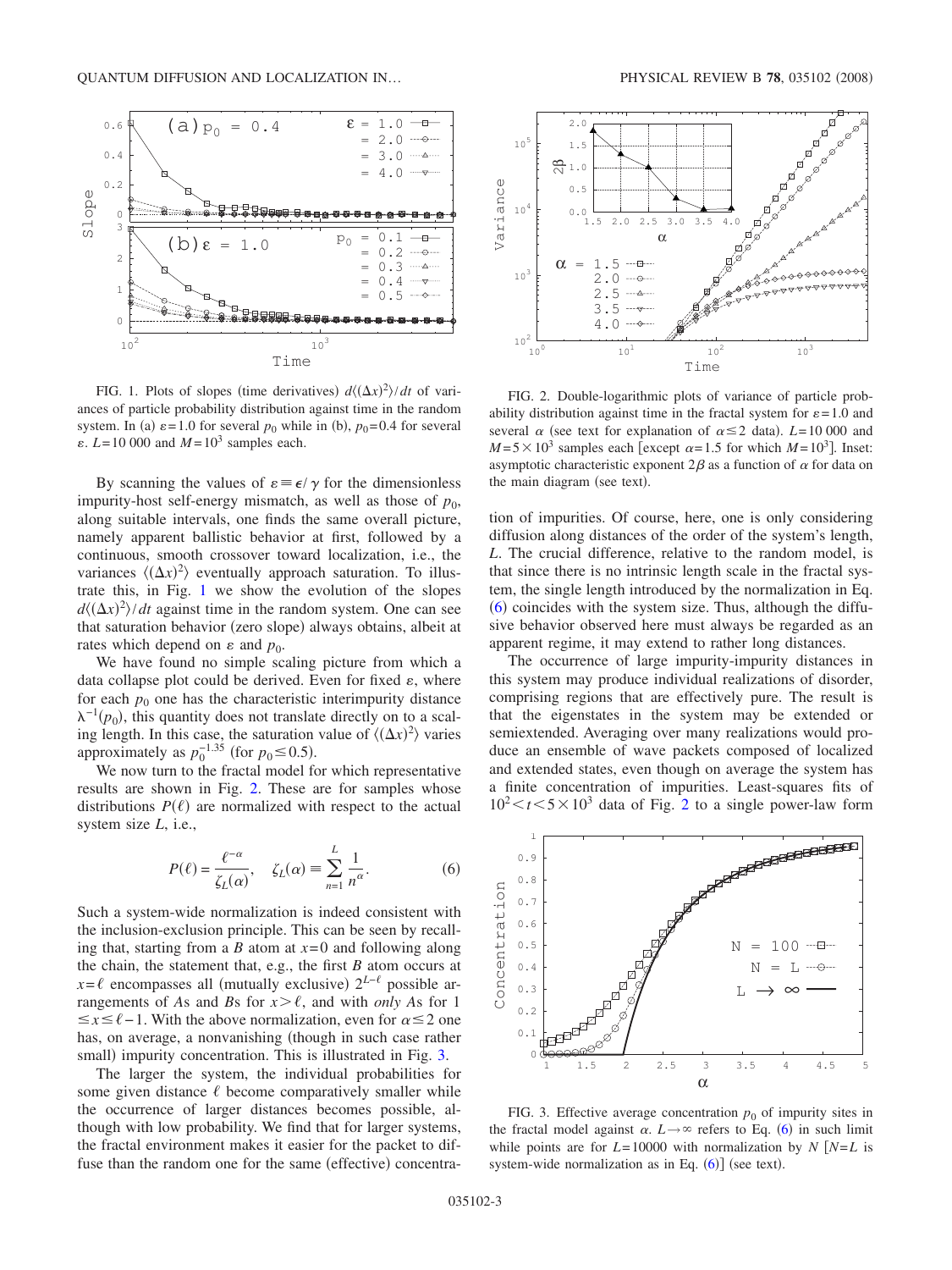produce an exponent  $2\beta = 1.82(1)$ , 1.30(1), and 1.04(1), respectively, for  $\alpha = 1.5$ , 2.0, and 2.5. Thus one finds an effective anomalous diffusion regime, which has no counterpart in the random disorder model.

On the other hand, the  $\alpha$ =3.5 results, for example, show that even in the fractal model, one can have disorder so strong that localization (within the system's limits) is statistically the only possible outcome. For this case, the corresponding effective impurity concentration, as defined above, is  $\approx$  0.84, which (for the random model) would be equivalent to  $p_0$ =0.16 by using the  $p_0 \leftrightarrow 1-p_0$  duality valid for the latter type of disorder. One can infer from Fig.  $1(b)$  $1(b)$  that the behavior of the  $p_0$ =0.16 random system is indeed similar to that of the  $\alpha = 3.5$  fractal case, namely localization setting in for *t*  $\approx 10^3$  we have also checked that the actual saturation value of  $\langle (\Delta x)^2 \rangle$ , which is  $\approx 6 \times 10^2$  for  $\alpha = 3.5$  (fractal), falls between the respective ones for  $p_0 = 0.1$  and 0.2 (random)].

As regards  $\alpha$ =4.0 data, for which one has the equivalent  $p_0$ =0.90 from Fig. [3,](#page-2-0) comparison is to be made to the  $p_0$  $=0.10$  $=0.10$  $=0.10$  curve of Fig. 1(b). Again, the agreement is very good as far as general trends are concerned: increasing  $\alpha$  in this range turns out to produce a longer localization length.

The reason why the fractal model behaves similarly to the random one for large  $\alpha$ , while it certainly does not do so for  $\alpha \leq 2.5$ , is as follows. From Eqs. ([3](#page-1-0)) and ([6](#page-2-1)), one can work out that the probability distribution for distances between consecutive *A* atoms is

$$
P_A(\ell) \sim \exp[a(\alpha)\ell], \quad a(\alpha) = \ln P(1),
$$
 (7)

<span id="page-3-0"></span>where  $P(1) = \zeta_L^{-1}(\alpha)$  is the probability for unit distance between *B* (impurity) atoms. For  $\alpha \le 2.5$  (corresponding to  $p_0$  $\leq$  0.5), the *B* atoms are in the minority so they indeed play the role of impurities in an otherwise pure *A* system. As seen above, the fractal properties associated to the power-law *B*  $-B$  distance distribution [Eq. ([3](#page-1-0))] give rise to the consequent diffusionlike behavior. At larger  $\alpha$  ( $p_0$  > 0.5), the *A* atoms are now in the minority. Physically, the traveling electrons are only sensitive to the existence of two distinct values of onsite energies, thus the effective "impurity" label will be assigned in practice to the species that occurs less frequently [in this case,  $A$  atoms, whose distance distribution, Eq.  $(7)$  $(7)$  $(7)$ , is qualitatively the same as in the random model, thus bringing about localization]. The characteristic length,  $[\ln \zeta_L(\alpha)]^{-1}$ , increases with increasing  $\alpha$ , thus explaining the trend mentioned above.

In practice, one would expect the region  $0.4 \le p_0 \le 0.6$ , i.e.,  $2.35 \le \alpha \le 2.65$ , to behave as a crossover region. This is because, for the finite systems under study, one needs a clear majority of one species over the other to be statistically established while still within distances shorter than system size.

Further evidence that effective diffusionlike behavior is linked to the absence of a typical scale in fractal systems can be derived as follows. If, instead of normalizing  $P(\ell)$  by system size *L* as in Eq. ([6](#page-2-1)), we take a fixed  $N < L$  as the upper limit (see in Fig.  $3$  how this affects the effective impurity concentration), a length scale equal to  $N$  is introduced even though the variation of  $P(\ell)$  against  $\ell$  is still described by a power law. Results for  $N=100$  and assorted values of  $\alpha$ 

<span id="page-3-1"></span>

FIG. 4. Asymptotic values of variance of particle probability distribution in the fractal system with  $P(\ell)=0$  for  $\ell > 100$ , and the corresponding normalization (see text) for  $\varepsilon = 1.0$  and several  $\alpha$ . *L*  $=10000$  and  $M=10<sup>3</sup>$  samples each.

are shown in Fig. [4.](#page-3-1) Note that while the localization length decreases with increasing  $\alpha \leq 2.5$ , the trend is reversed for  $\alpha$  > 2.5. This is similar in nature to the  $p_0 \leftrightarrow 1-p_0$  duality observed in the random model.

Finally, we examine the actual shapes of particle probability densities. For the localized packets in the random case, extended exponentials,  $|\psi(x)|^2 \sim \exp(-b|x|^\phi)$ , provide reasonably good fits to the region within 20 to 30 sites from the peak, with  $1.5 \le \phi \le 1.8$ . At larger distances, the probability density decay is somewhat slower than that. Fits for  $30 \leq x$  $\leq$  200 give  $\phi$  in the 0.2–0.6 range.

On the other hand, for the fractal cases with apparent diffusion, one can get power-law fits extending to two or more decades of distance, as shown in Fig. [5.](#page-3-2) Of course, the power-law behavior exhibited in the figure is expected to hold only within the system's finite limits, as is the case for all features of the apparent diffusion regime (recall that our

<span id="page-3-2"></span>

FIG. 5. Double-logarithmic plots of particle probability distribution functions against position, at *t*=5000, for assorted values of  $\alpha$  in the (apparent) diffusive regime.  $\varepsilon = 1.0$ , *L*=10 000, and *M*  $=10<sup>3</sup>$  samples. Lines indicate least-squares fits to a power-law form,  $P(x) \sim x^{-\delta}$ . See text for a discussion of suitable normalization considerations.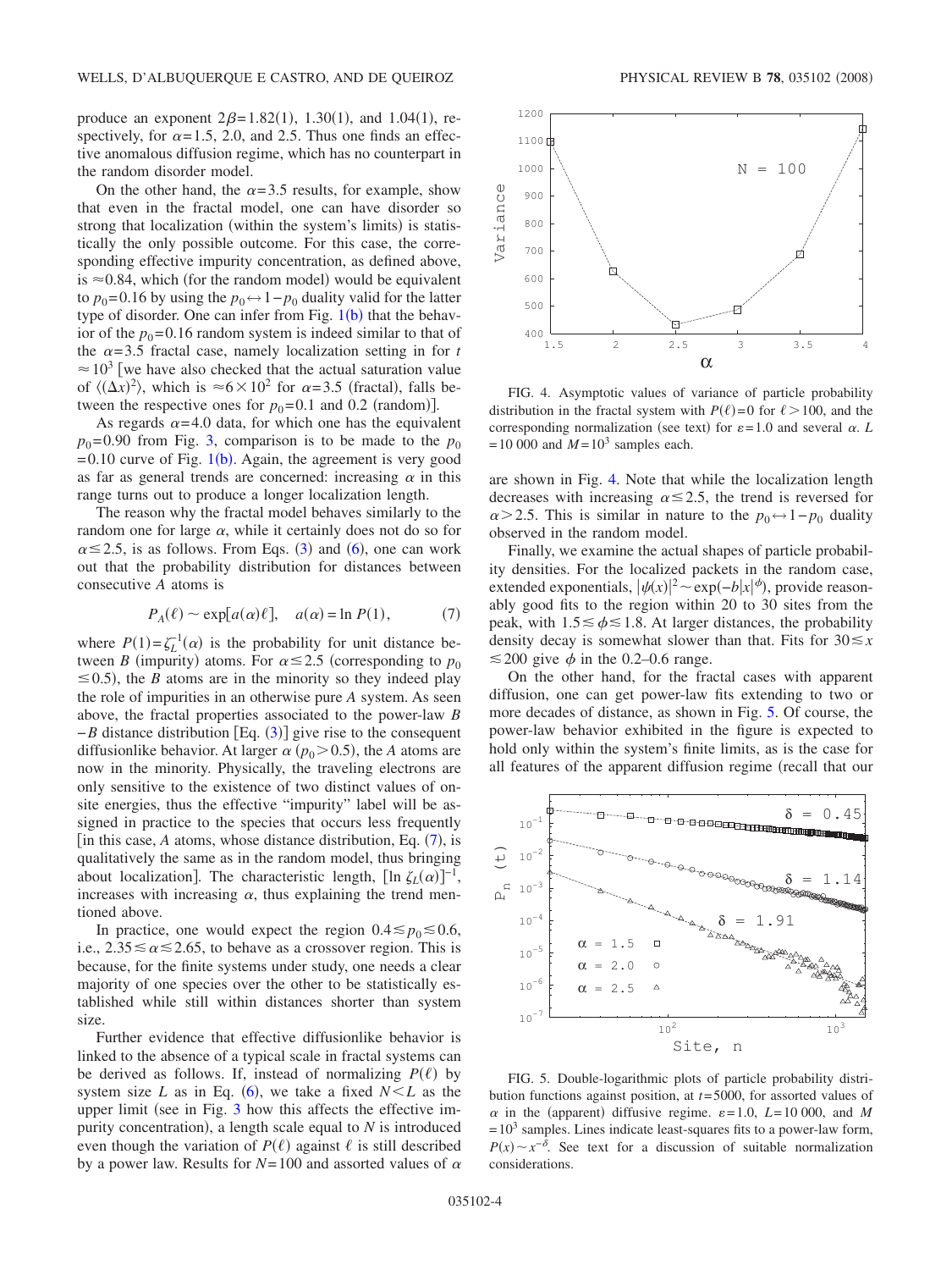whole study is conducted for times not longer than enough for the wave packet to reach the chain's ends in order to avoid reflection effects). Thus, for instance, although data for  $\alpha$ =1.5 (corresponding to power-law decay with  $\delta$ =0.45) would be strictly non-normalizable if such behavior extended to arbitrarily long distances, one must keep in mind that (within the present context) the wave packet amplitude will fall to zero before reaching the chain's ends. Localized packets for fractal disorder, i.e.,  $\alpha \ge 3.0$  (not shown), seem to behave in an intermediate way between power law and extended exponential decay.

#### **C. Application of a bias**

We search for an effect that, in the present quantummechanical formulation, would be the equivalent to distinct values for left- and right-diffusion coefficients in the Fokker-Planck approach of Refs. [1](#page-5-3) and [4.](#page-5-5) The simplest source of such anisotropy is an electric field.

The effect of applying a uniform electric field to the system is incorporated by the inclusion of the term

$$
H_{\text{bias}} = \sum_{n} |n\rangle eEn\langle n| \tag{8}
$$

in the Hamiltonian, where *e* is the electronic charge and *E* is the field intensity. The corresponding Schrödinger equation is

$$
i\dot{\psi}_n = (\varepsilon_n + f_0 n)\psi_n - \psi_{n-1} - \psi_{n+1},
$$
\n(9)

where  $f_0 = eE/\gamma$  is a dimensionless bias intensity.

On a pure system, application of a bias produces a drift of the entire wave packet as its centroid moves through the lattice with diffusion occurring with respect to the center-ofmass reference frame. However, due to the unequal effect of the bias on the various Fourier components of the packet, this diffusion may be asymmetric. Also, one must be aware of Bloch oscillations, which confine the wave packet in a region of space, thus producing oscillating behavior from application of a static electric field.<sup>18</sup>

In order to prevent the effect of Bloch oscillations from distorting the diffusive behavior, which is our main concern, here we use  $f_0=1.0\times10^{-3}$ . Then, elementary considerations show that for a packet starting at the center of a chain with  $L = 10000$ , speed reversal will only set in at  $t \le 4 \times 10^3$ , giving one a rather broad window of observation.

In a disordered system, the application of a bias gives rise to dynamical localization. This is related to Bloch oscillations. The difference is that a part of the packet diffuses away and performs oscillations while the other part remains localized close to the origin. Such asymmetric diffusion behavior may thus be viewed as the coexistence of two distinct regimes.

The results in Fig. [6](#page-4-0) show that the diffusing portion of the averaged wave packet behaves as if the system were pure; its centroid coincides with that of a corresponding wave packet in a pure system. One can see that it is only for the fractal case with apparent diffusion ( $\alpha$ =2.5) that a significant portion of the particle probability distribution is pure system like. As remarked above, for such values of  $\alpha$ , one has co-

<span id="page-4-0"></span>

FIG. 6. Particle probability distribution against position, for *t*  $=1000$ ,  $f_0=1.0\times10^{-3}$  for  $\varepsilon=1.0$ . *L*=10 000 and *M* = 10<sup>3</sup> samples each [except  $\alpha$ =2.5 for which *M* = 5 × 10<sup>3</sup>]. Open symbols: fractal systems. Full symbols: random systems.

existence between individual disorder realizations with effectively delocalized eigenstates and others in which localization occurs. The relative height of the corresponding peaks in Fig. [6](#page-4-0) shows that the latter are much more frequent than the former.

### **III. DISCUSSION AND CONCLUSIONS**

We have introduced a model system for the incorporation of on-site fractal disorder in the one-electron diffusion problem. As remarked above, the distribution of impurityimpurity distances given in Eq.  $(3)$  $(3)$  $(3)$  implies that disorder is in fact correlated. It is well known that features such as long-range hopping<sup>19[,20](#page-5-18)</sup> and/or correlated disorder<sup>21–[25](#page-5-20)</sup> may have strong effects (including the occurrence of a metal-insulator transition even in one-dimensional systems), an observation which is confirmed here by the comparison of fractally disordered and uncorrelated random electronic systems.

As regards comparison with experimental results, the wave-front profiles depicted in Fig. [6](#page-4-0) show a connection between anomalous diffusion of tight-binding electrons and fractal properties of the underlying medium. Furthermore, we have seen that, in the present model, asymmetric profiles arise from coexistence of ballistic and localized states upon application of an external bias. Such coexistence results from the fact that a subset of ensemble realizations of the (scalefree) disorder are, in fact, almost pure. Whether the same explanation holds for the experimentally observed profiles is not certain at the moment although one might conceivably propose ways to test it on available samples.

## **ACKNOWLEDGMENTS**

We thank A. S. Chaves and F. A. B. F. de Moura for interesting conversations. This research was partially supported by the Brazilian agencies CAPES, CNPq, FAPERJ (Grant No. E26-100.604/2007), and Instituto do Milênio de Nanotecnologia–MCT.